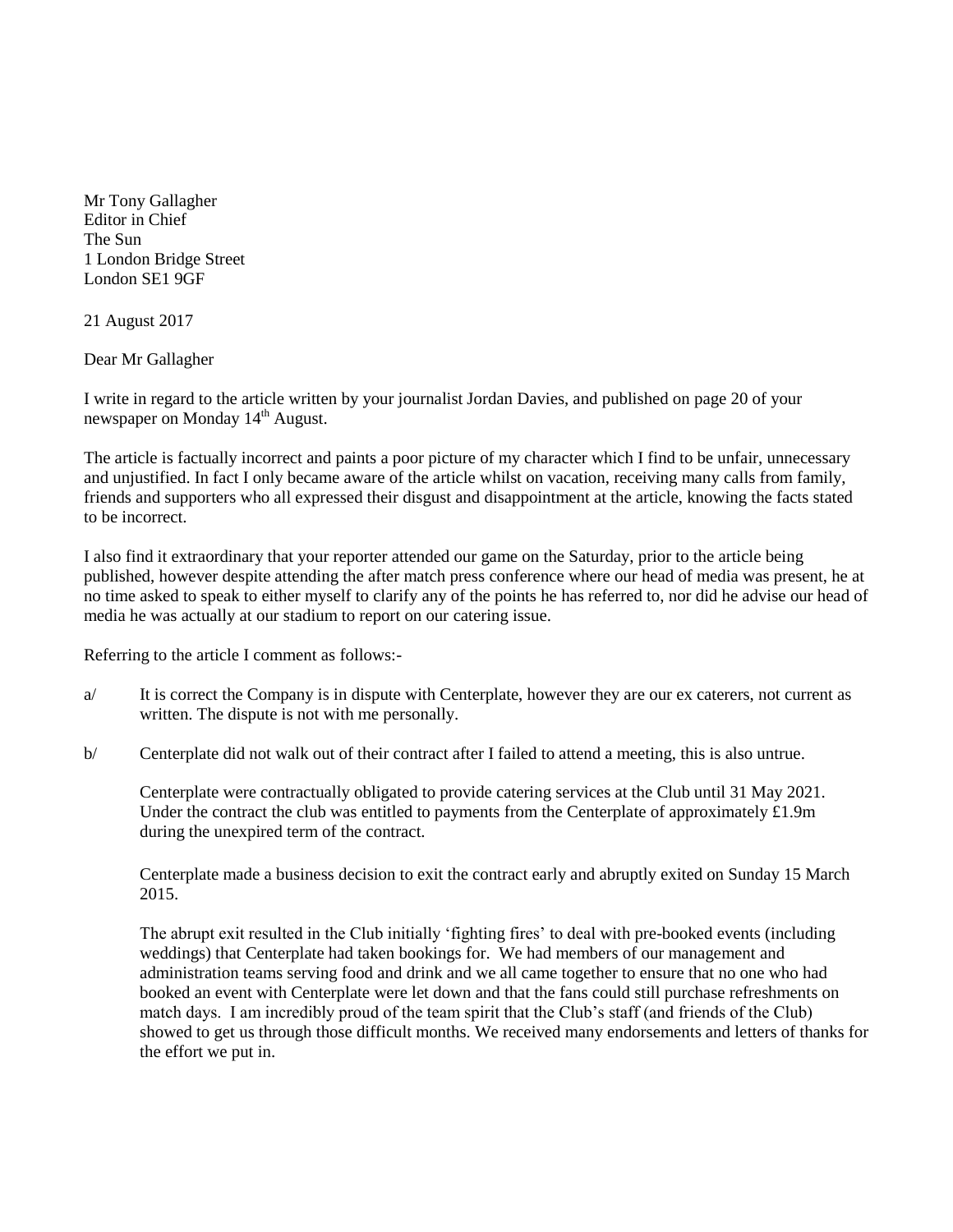Whilst we were fighting fires, Centerplate (immediately following their exit) put into place a wellorchestrated and well planned PR campaign which resulted in the articles (such as the one your colleague quoted) being published in the local and trade press. I believe this inaccurate and negative publicity hampered the Club's ability to find an alternative caterer.

\_\_\_\_\_\_\_\_\_\_\_\_\_\_\_\_\_\_\_\_\_\_\_\_\_\_\_\_\_\_\_\_\_\_\_\_\_\_\_\_\_\_\_\_\_\_\_\_\_\_\_\_\_\_\_\_\_\_\_\_\_\_\_\_\_\_\_\_\_\_\_\_\_\_\_\_\_\_\_\_\_\_\_\_\_

Because no appropriate alternative caterer could be found, the Club has taken the catering operation in house. The Club had no desire to take on the catering operation. It was forced to do so by Centerplate's actions.

By walking out on its obligations with the Club, Centerplate breached the contract it had with the Club.

From March 2015 to July 2016 Centerplate denied that their actions constituted a breach of contract. In the face of that denial, in the summer of 2016, the Club's lawyers filed an application for summary judgement on liability (with quantum to be assessed). That resulted in Centerplate conceding, albeit very late in the day (and after many tens of thousands of pounds had been spent on costs), that its actions constituted a breach of contract.

In November 2017 the Judge will determine how much compensation is due to the Club from Centerplate (liability having already been conceded). As I understand it the Judge, when assessing those damages, will have regard to the sums that the Club would have received from Centerplate but for their breach of contract (approximately £1.9m) and the performance of the Club's Catering and Banqueting operation.

In summary the Court proceedings are an unwelcome but necessary process that the Club needs to go through to recover what it is due from Centerplate.

- c/ I did not sue the caterers as stated, the Company issued proceedings for breach of contract, nor did GFC make a pre- tax loss, " due largely to court fees"
- d/ Our player Zakuani would have had no knowledge of this case, nor has it affected any players or staff at the Club, it was unfair to draw him on such a point.
- e/ I am told the player has been misquoted in the article, I will follow this up when I return from vacation.
- f/ This issue did not "force" me to bump up season tickets by £10 per fan.
- $g$  Your journalist suggests the period under my watch of 23 years has been eventful and that my actions since 1995 have appeared to bring "the status of this once steady club into question"…. the Club was in administration when I purchased it in 1995, was about to go out of business with no one else interested in saving the Club, hardly "once stable", as written. In addition my record speaks for itself in terms of both on field success and stadium redevelopment.

It is also a fact that financially our trading and transfer business has been astute under my Chairmanship, our last 22 years of accounts are proof of such and are in the public domain.